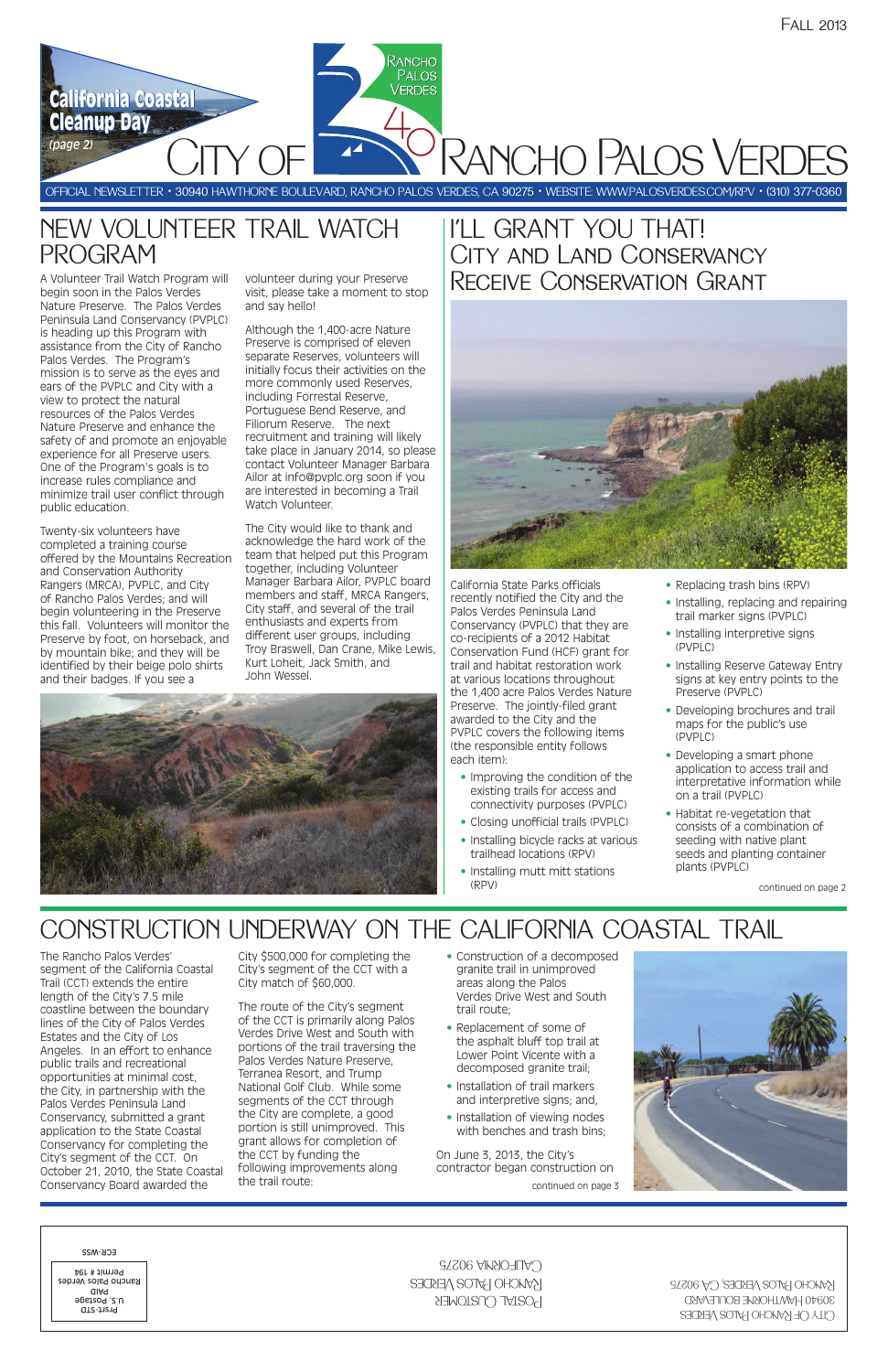#### Fall 2013

### ELECTION NEWS

The City of Rancho Palos Verdes will hold its General Municipal Election on November 5, 2013 for two City Council Member seats. The nomination period for candidates for City Council began on Monday, July 15, 2013 and closed on Friday, August 9, 2013. A total of three candidates were qualified to run for the two open seats, including two incumbents running for re-election.

Monday, October 21, 2013 is the last day to register to vote in the November 5, 2013 Election. You will need to re-register if you have moved to a new address, changed your name, or changed your political party affiliation. Voter Registration Forms are available at City Hall, the Post Office, and Hesse Park, Ryan Park and your local library.

For information about voting by mail, please visit the Los Angeles County Registrar-Recorder/County Clerk's website at http://www.lavote.net to print or download the application for a vote by mail ballot. Return the application to:

Registrar-Recorder/County Clerk P.O. Box 30450 Los Angeles, Ca 90030-0450

#### POLLING LOCATION

On Election Day residents can locate their polling place by using the Los Angeles County Registrar-Recorder/County Clerk's website at http://www.lavote.net/LOCATOR/.

Voters who do not have access to the Internet can contact the City Clerk's Office at 310-544-5217 or 310-544-5208 for assistance in locating their polling place.



Local Election Scheduled for Tuesday, November 5, 2013

### NIGHT HIKES ARE BACK!

#### Last Day to Register

Coastal Cleanup Day is about much more than just picking up trash. It's a chance for Californians to join people from around the world to express their respect for our oceans and waterways.

This year's event is sponsored by Los Serenos de Point Vicente and the City of Rancho Palos Verdes, with support from the Palos Verdes Peninsula Land Conservancy. The cleanup will begin at 9:00 a.m. at Abalone Cove Shoreline Park, located at 5970 Palos Verdes Drive South, across the street from the Wayfarers Chapel. The parking lot will open at 8:30 a.m. and parking is free if you arrive before 9:30 a.m.

Wear sturdy shoes for walking on cobblestones, and bring sun block, gloves, and a hat. Plastic bags will be provided to hold the trash and recyclables. All participants will be required to sign a liability waiver.

For more information, contact the Recreation and Parks Department at 310-544-5260.

Come one, come all! Celebrate the re-opening of Ladera Linda's Discovery Room! This local treasure is sure to become a favorite for aspiring and seasoned naturalists alike with its recent transformation into an expanded, welcoming, hands-on nature learning center. The space is chock full of displays focusing on local birds, nests, reptiles, butterflies, mammals and so much more! Tours of the new Discovery Room, live animals, activities for children, gourmet grilled cheese food truck will make for an exciting afternoon for the family. For more information, call 310-544-5260. Looking for a one of a kind gift this

## **California Coastal California Coastal Cleanup Day Cleanup Day**

#### **Abalone Cove Shoreline Park Saturday, September 21st 9:00 a.m. - Noon**

### JOIN THE JUNIOR RANGER PROGRAM!

### SEAsons GREETINGS (AND GIFTS!) AT PVIC

### DOCENT TRAINING PROGRAM BEGINS SEPTEMBER 18TH

#### **LOMITA SHERIFF STATION OPEN HOUSE! Saturday, October 5th 10:00 a.m. to 3:00 p.m. 26123 S. Narbonne Avenue, Lomita** Public Welcome! Station Tours • Food Trucks

Photo Ops with Patrol Cars • K-9 Units and Mounted Posse Emergency Operations

Call Sgt. Dave Rozas at 310-539-1661 for more information

The HCF grant requires a 100% matching fund. The total cost for the project components listed above is valued at \$261,600. Based on the terms of the awarded grant, the PVPLC will provide \$120,000 as the matching fund for its components of the project and the City will provide \$10,800 as the matching fund for its components of the project. These improvements will be implemented in conjunction

with other improvement projects in the Nature Preserve over the next five years.

Grant work in the Preserve is not expected to commence until the paper work is filed and crews can be assembled, which will likely take place later this year. Staff will continue to keep the Council and the public updated.

Calling all boys and girls ages 7 to 12! Join us on an exciting adventure to become a Junior Ranger! Or, if you have already received your Junior Ranger certificate, come expand your knowledge with some new activities! The City of Rancho Palos Verdes and the Mountains Recreation and Conservation Authority (MRCA) are offering children the opportunity to learn about and explore our very own "great outdoors" under the guidance of MRCA Interpretive Rangers. This free program will be offered on several Saturdays from September through December 2013.

#### PROGRAM SCHEDULE:

Junior Ranger Orientation • Sept. 21 and 28 (10 a.m. – noon) Wildfire & Nature • Oct. 12 (9 a.m. – noon) Native Ways • Oct. 26 (9 a.m. – noon) Orienteering • Nov. 9 (9 a.m. – noon) Wildlife Detectives • Nov. 23 (9 a.m. – noon) Geology of RPV • Dec. 7 (9 a.m. – noon) Junior Ranger Graduation • Dec. 14 (10 a.m. – noon)

For more information, please call the Recreation and Parks Department at 310-544-5260, or visit the City's website. Pre-registration is required and enrollment is limited.

#### **DAY OF DISCOVERY Discovery Room Open House Sunday, October 20, 1:00 p.m. – 3:00 p.m. Ladera Linda Community Center 32201 Forrestal Drive, Rancho Palos Verdes**

holiday season? Don't want to deal with the hassle of the crowds? The answer is right in your own backyard! Visit the Point Vicente Interpretive Center Gift Shop for all your holiday shopping needs. From fine jewelry to toys, we have something for every age group. Looking for a gift unique to the Peninsula? Browse our Point Vicente Lighthouse products including t-shirts, magnets, figurines and more. Children of all ages will love our cuddly plush, collection of children's books and educational products. The gift shop also

# features array of

a wide

handmade

pieces by local artisans. Visit us at the Point Vicente Interpretive Center, located at 31501 Palos Verdes Drive West, next to the Point Vicente Lighthouse. We are open daily from 10:00 a.m. to 5:00 p.m., except Thanksgiving Day, December 24th and 25th, and New Year's Day. Beat the holiday rush while treating yourself to our breathtaking views. Come SEA us soon!

Come explore the beautiful Palos Verdes Nature Preserve at night!

Who says the sun has to be out to go for a hike? Night hikes are led by Mountains Recreation and Conservation Authority Park Rangers. On these moderate hikes, park rangers lead participants through the Portuguese Bend Reserve by moonlight, sharing interpretive information about

the Preserve and hiking safety tips. Preregistration is required. All

#### **VOTE BY MAIL**

hikes take place from 7:00 p.m. to 9:00 p.m. Hikes are \$7 per person. For more information, please contact the Recreation and Parks Department at 310-544-5260 or parks@rpv.com.

Night Hike Dates: Nov. 16th, Dec. 19th, Jan. 30th, Feb.15th, March 8th

### CONSERVANCY GRANT (Continued from page 1)

If you love nature, hiking, and learning about the natural and cultural history of the Palos Verdes Peninsula, you'll love being a docent! The City of Rancho Palos Verdes and Los Serenos de Point Vicente invite you to join their active and educational docent program. As a new docent trainee, you will learn about local wildlife and plants, marine animals and the marine environment, and the fascinating history of the Peninsula.

The next docent training program begins on Wednesday, September 18th and meets on Wednesday afternoons from 12:30 p.m. to 3:30 p.m. at the Point Vicente Interpretive Center. Download an application at www.losserenos.org or facebook.com/Los Serenos, or pick up an application at the Point Vicente Interpretive Center at 31501 PV Drive West (next to the lighthouse). Please call the Recreation and Parks Department at 310-544-5260 for more information.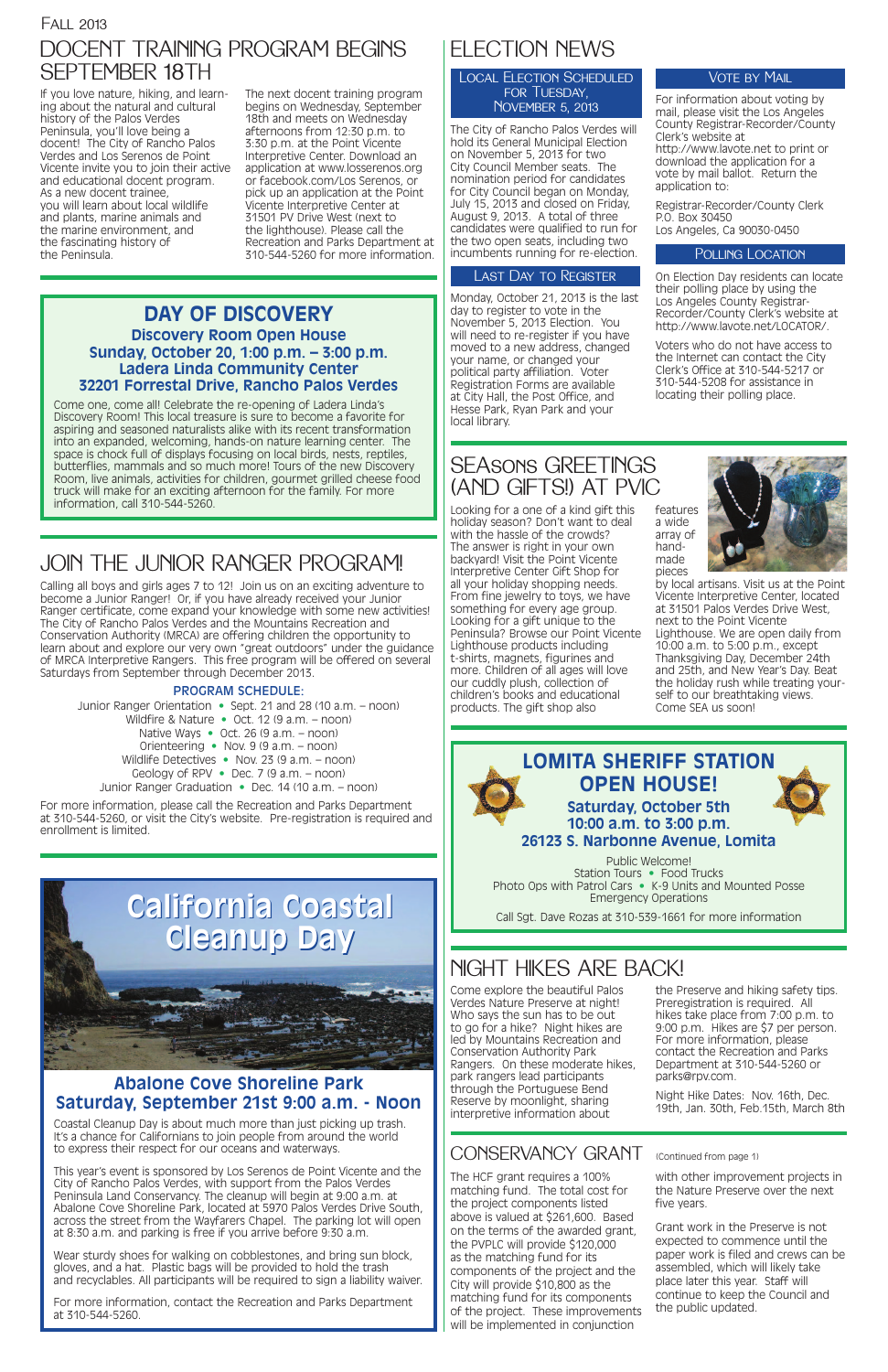### **Breakfast with Santa! Saturday, December 14th 9:00 a.m. - 10:30 a.m.**

Mark your calendars for some special holiday fun with Santa!

Breakfast, music by the Palos Verdes Strings, holiday crafts and carols, and photo ops with Santa await children of all ages... bring your camera!

Children & adults, \$15 each.

Registration forms available online at www.palosverdes.com/rpv.

Call (310) 544-5260 for more information.

Hop on your sleigh… Santa's on his way!



### SAN RAMON CANYON PROJECT IN FULL SWING



Construction continues on the \$20M San Ramon Canyon Flood Prevention Project, the largest public works project ever undertaken by the City. The project includes installation of a 4,000-foot long, 54-inch diameter, thick walled steel drainage pipe, running from the middle of San Ramon Canyon just east of the Palos Verdes Drive East Switchbacks to the ocean. The pipe is being installed using several methods including two types of tunnels, and a more traditional "cut and cover" section. All methods are underway, with the first sections of pipe already laid in the cut and cover portion.

In order to reach the beach, a large crane positioned near the bluff supports both tunneling operations and construction of the outlet structure on the beach. The outlet structure will be built using similar methods as and by the same sub-contractor responsible for the sculptured retaining walls along

Interstate 405 through the Sepulveda Pass. In the end, the outlet structure will closely resemble the bluffs themselves to minimize aesthetic impact along the shore. This construction method also contributes to reduced environmental impacts on the beach.

To date, the construction work is on schedule, with completion anticipated in April 2014. Value engineering, a process by which the City and contractor agree on cost-saving ideas during construction, has yielded about \$300,000 in savings from the construction award price. The City has also received its first reimbursement check from the State, which will cover 50% of the eligible project costs. The Contractor and City Staff appreciate the patience and overwhelming support of the residents and neighbors during construction of this important project.

### PADDLE TENNIS TOURNAMENT BY THE SEA

The City of Rancho Palos Verdes is holding its fourth annual paddle tennis tournament on Saturday, September 28th at the Ladera Linda Community Center. The tournament will be open to A (advanced) and B (intermediate) mixed doubles teams. "A" level games will begin at 8:00 a.m. and "B" level games will begin at 11:30 a.m. If paddle tennis is your racket, sign up to compete in this double elimination tournament and "net" the Rancho Palos Verdes Paddle Tennis Trophy! Last year we had a

full house, so this year we are limiting registration to a total of 15 teams. This ocean-view tournament includes lively competition, an event t-shirt, and fun! Don't delay, sign up today! Participants must be 18 years or older, and the price is \$40 per doubles team. Pre-registration is required. To register, please complete a registration form available on the City's website. For more information, call the Recreation and Parks Department at 310-544-5260.

### EDCO'S FALL BRUSH CLEARANCE EVENT

EDCO's fall free excess green waste collection event allows property owners to remove excess vegetation growth, overgrown bushes and shrubbery, and trim trees in their backyard, canyon, and elsewhere on their property without having to rent bins, or incur additional costs for hauling the green waste material away.

Find your regular collection day below and then see your brush clearance day. Plan ahead accordingly to complete your brush clearing before your designated day.

| Regular Trash Day | <b>Brush Clearance Day</b> |
|-------------------|----------------------------|
| Monday            | Saturday, October 5, 2013  |
| Tuesday           | Saturday, October 12, 2013 |
| Wednesday         | Saturday, October 19, 2013 |
| Thursday          | Saturday, October 26, 2013 |
| Friday            | Saturday, November 2, 2013 |

You will receive more information from EDCO in late September. If you have any questions, call EDCO at 310-540-2977, check www.rpvrecycles.com, or join the City's list server to receive email updates. If you are a UWS customer, please disregard this notice.

Members of the Los Serenos de Point Vicente docent organization lead free monthly hikes at several Peninsula locales, as well as museum tours at the Point Vicente Interpretive Center, including a tour of the Point Vicente Lighthouse and an easy walk along the bluff-top overlooking the ocean. The hikes and tours take approximately two hours, no reservations are required, and parking is free. Rain the night before or day of the hike cancels the event. Participants should wear comfortable walking shoes, sunscreen and a hat, and bring a small bottle of water. If you attend the hikes at Abalone Cove Beach, sturdy shoes are recommended, as part of the hike will be on cobblestones. For more information about these fun and interesting docent-led nature walks, please call 310-377-5370 or visit the City's website.

#### SWITCHBACK TRAIL AT TRUMP NATIONAL GOLF CLUB

#### Sunday, October 27th - 3:00 p.m.

Walk the switchback trail to the beach. Learn about local geology and fall's blooming habitat. Stay to watch the sunset from beautiful Founders Park. Moderate. Park to the left of the Clubhouse, in the public lot at the end of Trump National Drive.

Sunday, November 17th - 2:00 p.m. Saturday, December 28th - 11:00 a.m. Tour tide pools teeming with fascinating marine life. Moderate.

### TAKE A HIKE WITH US!

#### Abalone Cove Shoreline Park

#### **NIGHT AT THE MUSEUM SLEEPOVER! Friday, Sept. 27th, 6:30 p.m. – Saturday, September 28th, 9:00 a.m. Point Vicente Interpretive Center**

the City's segment of the CCT. The first phase of construction work has started along Palos Verdes Drive West and South in the area west of Ocean Front Estates and in the area between Lower Point Vicente and Terranea Resort. In the coming weeks, work will proceed along Palos Verdes Drive South towards the City boundary line with Los Angeles. Construction is anticipated to be completed by fall 2013.

Once completed, the City' segment of the CCT will provide the public with a continuous coastal trail that

is as close to the ocean as possible, creating connections to the City's beaches, parks and preserve areas.

The coastal trail will foster the public's appreciation and stewardship of the scenic and natural resources of the coast while promoting outdoor recreation.

Information on this project, including the conceptual plans, can be found on the City's website. Please join the City's list-serve to receive electronic updates on the project's progress.

Calling all girls and boys ages 7 to 12 years! Join the staff and volunteers of the Point Vicente Interpretive Center for a sea-side night you won't soon forget. Bring your sleeping bag, pillow and pajamas and come enjoy snacks, movies, a night hike, crafts and more. This program is designed to give parents the night off and kids a night out. Snacks and breakfast provided. Fee is \$49 per child. Enrollment is limited, so register today! Download a registration form at the City's web site. Call the Recreation and Parks Department at 310-544-5260 for more information.

### CALIFORNIA COASTAL TRAIL (Continued from page 1)

### **LOW-COST PET VACCINATION AND MICROCHIP CLINIC**

#### **Saturday, October 5, 2013 10:00 am – 11:30 am Fred Hesse Jr. Community Park 29301 Hawthorne Boulevard**

The City is pleased to partner with the Society for California Veterinary Vaccine Care (SCVVC) to provide these services to the community. Please be sure to have your dog on a leash or your cat in a secure carrier, and be prepared to clean up after your pet. Rabies vaccinations for cats will be available at the clinic. Credit cards will not be accepted, so please bring either checks or cash.

Pet owners may renew or apply for a new dog license via the internet at anytime by visiting the County Animal Care & Control website address at http://animalcare.lacounty.gov. For more information about the Pet Clinic, please call RPV City Hall at 310-544-5268. For more information, visit the City's website at www.palosverdes.com/rpv.